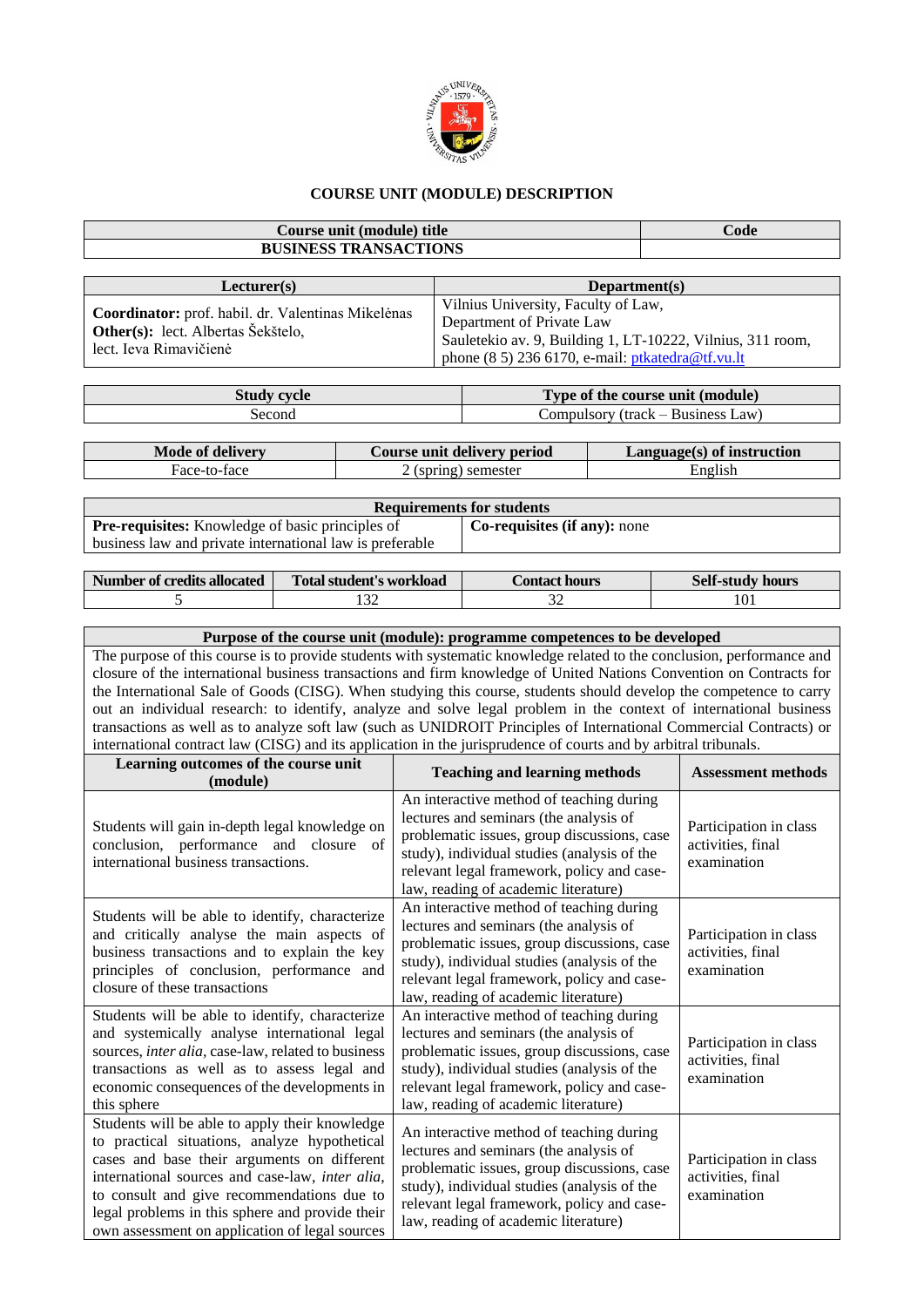| Students will be able to take critical approach,<br>orally or in writing to provide their opinion in a<br>coherent, argumentative and logic manner and<br>to evaluate the positions assumed by others                                                                                                        | An interactive method of teaching during<br>seminars (the analysis of problematic<br>issues, group discussions, case study),<br>individual studies (analysis of the relevant<br>legal framework, policy and case-law,<br>reading of academic literature) | Participation in class<br>activities, final<br>examination |
|--------------------------------------------------------------------------------------------------------------------------------------------------------------------------------------------------------------------------------------------------------------------------------------------------------------|----------------------------------------------------------------------------------------------------------------------------------------------------------------------------------------------------------------------------------------------------------|------------------------------------------------------------|
| Students will be able to enhance acquired<br>knowledge and abilities independently, for<br>example, to use legal information data bases<br>and other sources, to select relevant theoretical<br>and practical material, and to substantiate their<br>own conclusions by the achievements of<br>jurisprudence | An interactive method of teaching during<br>seminars (the analysis of problematic<br>issues, group discussions, case study),<br>individual studies (analysis of the relevant<br>legal framework, policy and case-law,<br>reading of academic literature) | Participation in class<br>activities, final<br>examination |

|    |                                                                                                                                |                   | <b>Contact hours</b> |                   |                    |                      |                              |                                | Self-study: hours and<br>assignments |                                                                                         |
|----|--------------------------------------------------------------------------------------------------------------------------------|-------------------|----------------------|-------------------|--------------------|----------------------|------------------------------|--------------------------------|--------------------------------------|-----------------------------------------------------------------------------------------|
|    | Content: breakdown of the topics                                                                                               | <b>ectures</b>    | Consultations        | Seminars          | Practical sessions | aboratory activities | Internship/work<br>placement | <b>Contact hours</b>           | Self-study hours                     | <b>Assignments</b>                                                                      |
| 1. | Essential concepts of business<br>transactions: international sources of<br>business transactions and key<br>principles        | $\overline{2}$    |                      |                   |                    |                      |                              | $\overline{2}$                 | 10                                   | Analysis of study<br>materials, case studies                                            |
| 2. | Conclusion of a business transaction:<br>negotiation of a contract, power to sign                                              | 3                 |                      | 3                 |                    |                      |                              | 6                              | 20                                   | Analysis of study<br>materials, case studies,<br>preparation for practical<br>exercises |
| 3. | Performance of a business transaction:<br>key concepts and principles                                                          | 3                 |                      | $\overline{4}$    |                    |                      |                              | $\overline{7}$                 | 20                                   | Analysis of study<br>materials, case studies,<br>preparation for practical<br>exercises |
| 4. | Termination of a business transaction:<br>unilateral termination, termination by a<br>mutual consent, invalidity of a contract | 3                 |                      | $\overline{4}$    |                    |                      |                              | 7                              | 20                                   | Analysis of study<br>materials, case studies,<br>preparation for practical<br>exercises |
| 5. | Civil liability for breach of a business<br>transaction: conditions of civil<br>liability, dispute resolution clauses          | $\overline{2}$    |                      | 3                 |                    |                      |                              | 5                              | 11                                   | Analysis of study<br>materials, case studies,<br>preparation for practical<br>exercises |
| 6. | Issues of specific business<br>transactions: consumer protection,<br>state intervention, public procurement                    | $\overline{2}$    |                      | 3                 |                    |                      |                              | 5                              | 20                                   | Analysis of study<br>materials, case studies,<br>preparation for practical<br>exercises |
|    | <b>Total</b>                                                                                                                   | $\mathbf{1}$<br>5 |                      | $\mathbf{1}$<br>7 |                    |                      |                              | $\mathbf{3}$<br>$\overline{2}$ | 101                                  |                                                                                         |

| <b>Assessment</b>                       | Weight,    | <b>Assessment</b>      | <b>Assessment criteria</b>                                                                                                                                                                                                                                                                                                                                                                                                                                                                                                                                                                                                                          |
|-----------------------------------------|------------|------------------------|-----------------------------------------------------------------------------------------------------------------------------------------------------------------------------------------------------------------------------------------------------------------------------------------------------------------------------------------------------------------------------------------------------------------------------------------------------------------------------------------------------------------------------------------------------------------------------------------------------------------------------------------------------|
| strategy                                | percentage | period                 |                                                                                                                                                                                                                                                                                                                                                                                                                                                                                                                                                                                                                                                     |
| Participation<br>in class<br>activities | 50         | During the<br>semester | Students will be expected to demonstrate both the knowledge gained<br>during the course as well as their abilities to apply it in a given situation.<br>Assessment of participation in class activities (50% of final grade)<br>consists of:<br>practical exercises (comprehensive analysis of practical situations)<br>while reviewing regulatory cases, relevant case-law and preparing<br>for moot-exercises);<br>participation in discussions (capability to provide correct answers<br>to questions, formulate problems and suggest (search for) solutions,<br>offer thoughtful critical remarks, contribute to other participants'<br>ideas). |